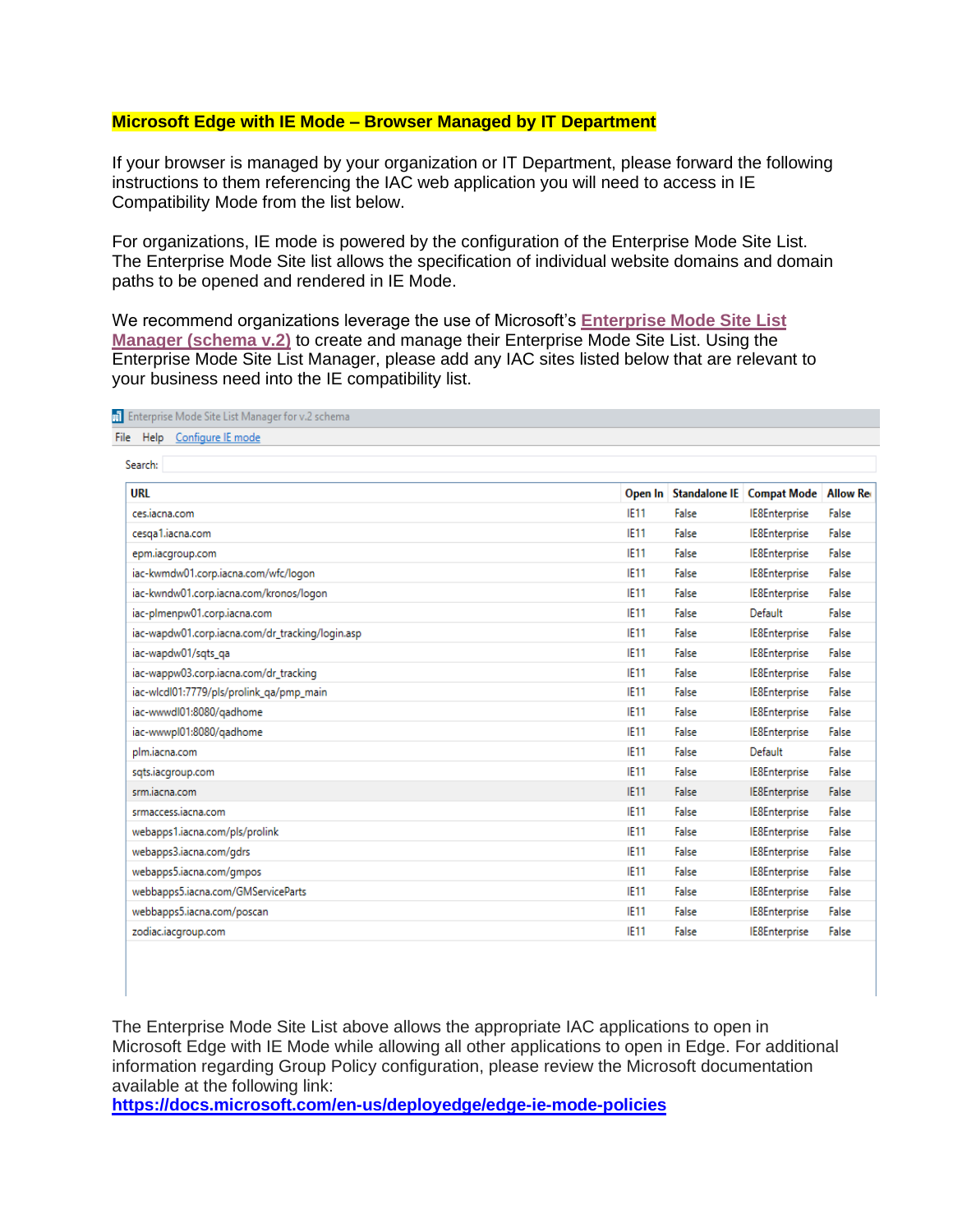## **Microsoft Edge with IE Mode – Browser Managed by Individual User**

If your organization or IT Department allows you to manage your browser at the desktop level, please refer to the steps below for turning on IE Mode in the Microsoft Edge browser on your desktop.

**Step 1.** Launch Microsoft Edge from your toolbar or desktop.

**Step 2.** Open the **Settings** menu.

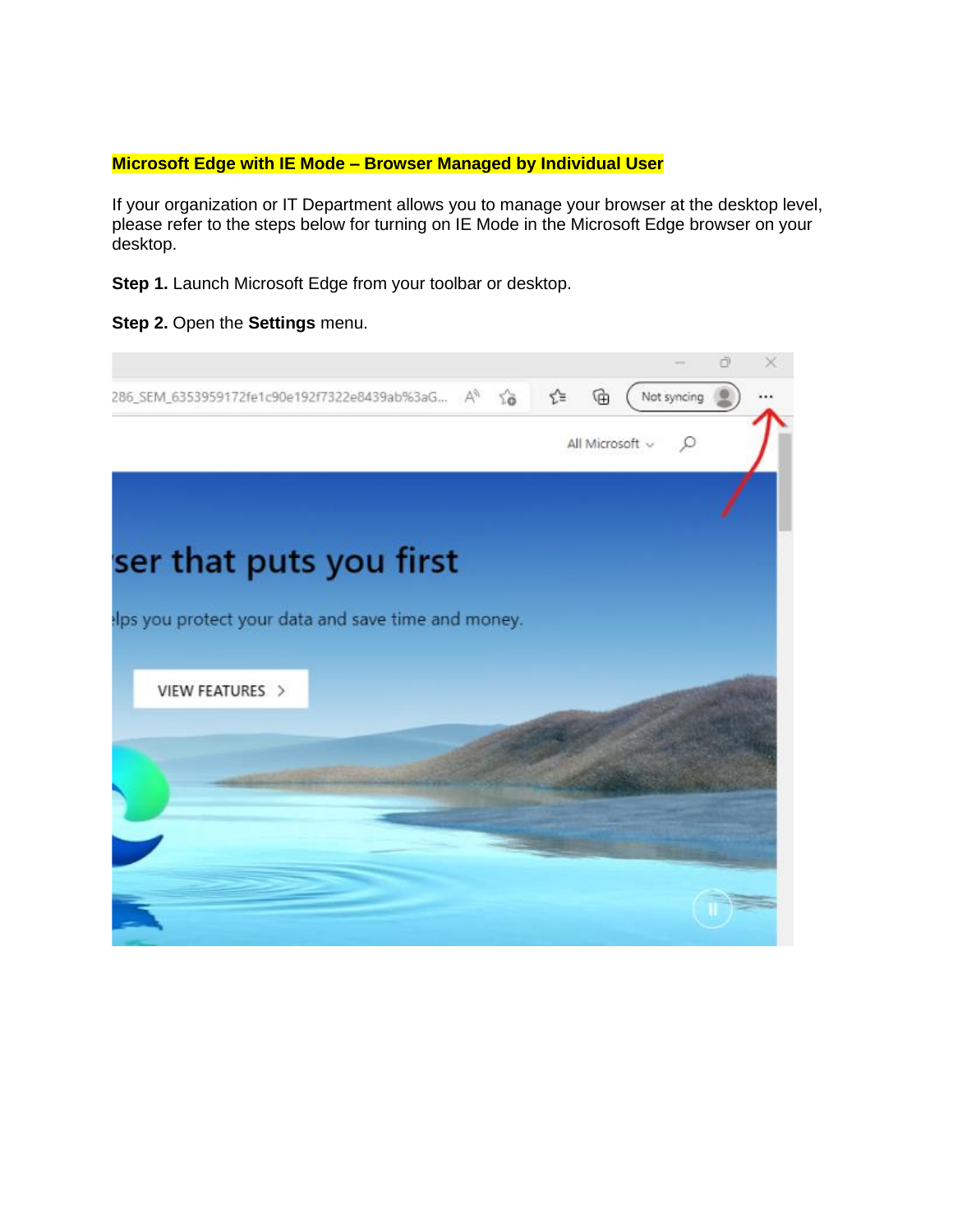**Step 3.** Click the **Default Browser** menu on the left side and select the **Incompatible sites only (Recommended)** option.



## **Step 4.** Select **Allow** in the next box.

|             | <b>R</b> Edge                                           | edge://settings/defaultBrowser                                                                                                                                                        |              | ୍କ  | - N |
|-------------|---------------------------------------------------------|---------------------------------------------------------------------------------------------------------------------------------------------------------------------------------------|--------------|-----|-----|
|             |                                                         | To Your browser is managed by your organization                                                                                                                                       |              |     |     |
|             | <b>Settings</b>                                         | Default browser                                                                                                                                                                       |              |     |     |
|             | Q Search settings                                       | Microsoft Edge is your default browser                                                                                                                                                | Make default |     |     |
| 四.          | Profiles<br>Privacy, search, and services<br>Appearance | Internet Explorer compatibility                                                                                                                                                       |              |     |     |
| $\Box$<br>@ | Start, home, and new tabs<br>Share, copy and paste      | Incompatible sites only (Recommended) v<br>Let Internet Explorer open sites in Microsoft Edge (2)<br>When browsing in Internet Explorer you can choose to automatically open sites in |              |     |     |
| ᇏ           | Cookies and site permissions                            | Microsoft Edge                                                                                                                                                                        |              |     |     |
| ᢛ           | Default browser<br>Downloads                            | Allow sites to be reloaded in Internet Explorer mode 3                                                                                                                                | Allow v      |     |     |
|             | Family<br>Languages                                     | When browsing in Microsoft Edge, if a site requires Internet Explorer for compatibility, you can choose to reload it in Internet<br>Explorer mode                                     |              |     |     |
| ا⊢          | Printers                                                | Internet Explorer mode pages<br>These pages will open in Internet Explorer mode for 30 days from the date you add the page. No pages have been added to the Internet                  |              | Add |     |
|             | System and performance                                  | Explorer mode list yet.                                                                                                                                                               |              |     |     |
|             | Reset settings<br>Phone and other devices               |                                                                                                                                                                                       |              |     |     |
| Ï           | Accessibility                                           |                                                                                                                                                                                       |              |     |     |
| e           | About Microsoft Edge                                    |                                                                                                                                                                                       |              |     |     |